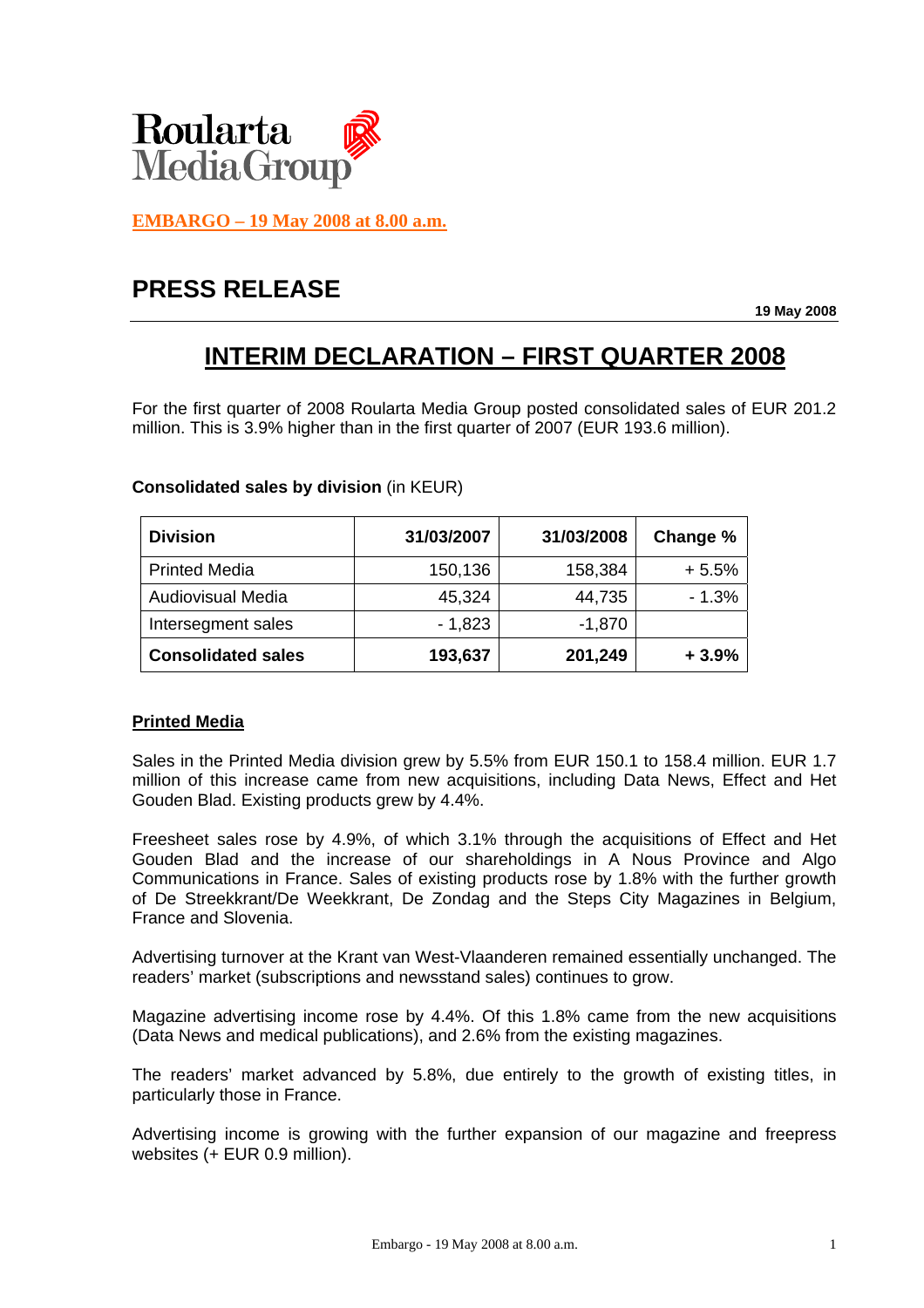## **Audiovisual Media**

Audiovisual Media's sales fell by 1.3% from EUR 45.3 to 44.7 million, owing mainly to lower sales at Vogue Trading Video. The acquisition of 4 FM boosted sales by 1.9%. Sales by existing TV and radio broadcasters rose by 2.8%.

At Vlaamse Media Maatschappij sales rose by 3.7% compared with Q1 2007. This increase came both from the TV channels and from radio Q-Music.

Optical disk sales (Vogue Trading Video) fell by 43%, in part due to the discontinuation of the distribution contract with Carrefour and in part to a fall in DVD and CD replication income owing to difficult market circumstances.

#### **Investments and acquisitions**

The new printing works in Roeselare is now almost ready. The first Colorman newspaper presses (colour printing with magazine quality) are already operational, to be followed shortly by the first new magazine press (72 pages). The second magazine press (16 pages) will be delivered in July 2008.

In the first quarter of 2008, RMG acquired 100% of the shares of Het Gouden Blad NV, which publishes a door-to-door freesheet in Waregem and Deinze. RMG also invested in setting up Tvoj Magazine, which will publish the free Steps City Magazine which will start appearing in Croatia in the second quarter of 2008.

## **Prospects**

For the first half of 2008, Roularta Media Group expects operating results to be comparable with those of last year.

We will have to wait and see how the advertising market will evolve, but RMG is globally performing well with its multimedia approach encompassing magazines, freesheets, radio, TV and internet.

#### **New**

On the internet Roularta is growing with its news sites knack.be, trends.be, levif.be, etc., helped by having all editorial teams working in a single newsroom. The result is clearly expressed in growing numbers of unique visitors (with very good profiles) and pageviews.

In cooperation with Rossel, Roularta Freepress is further developing vlan.be, the classified ads site for real estate, cars and jobs (streekpersoneel.be). It is also preparing a new internet initiative for Flanders with streekkrant.be, a community site for local news and shopping.

Roularta Freepress's activities are also being extended with Steps de Luxe and Steps Gastronomie and with a number of new tabloid freesheets for local advertisers.

In France, the first issue of Côté Paris has been published with better sales figures and advertising revenue than expected. Two more issues will appear in autumn.